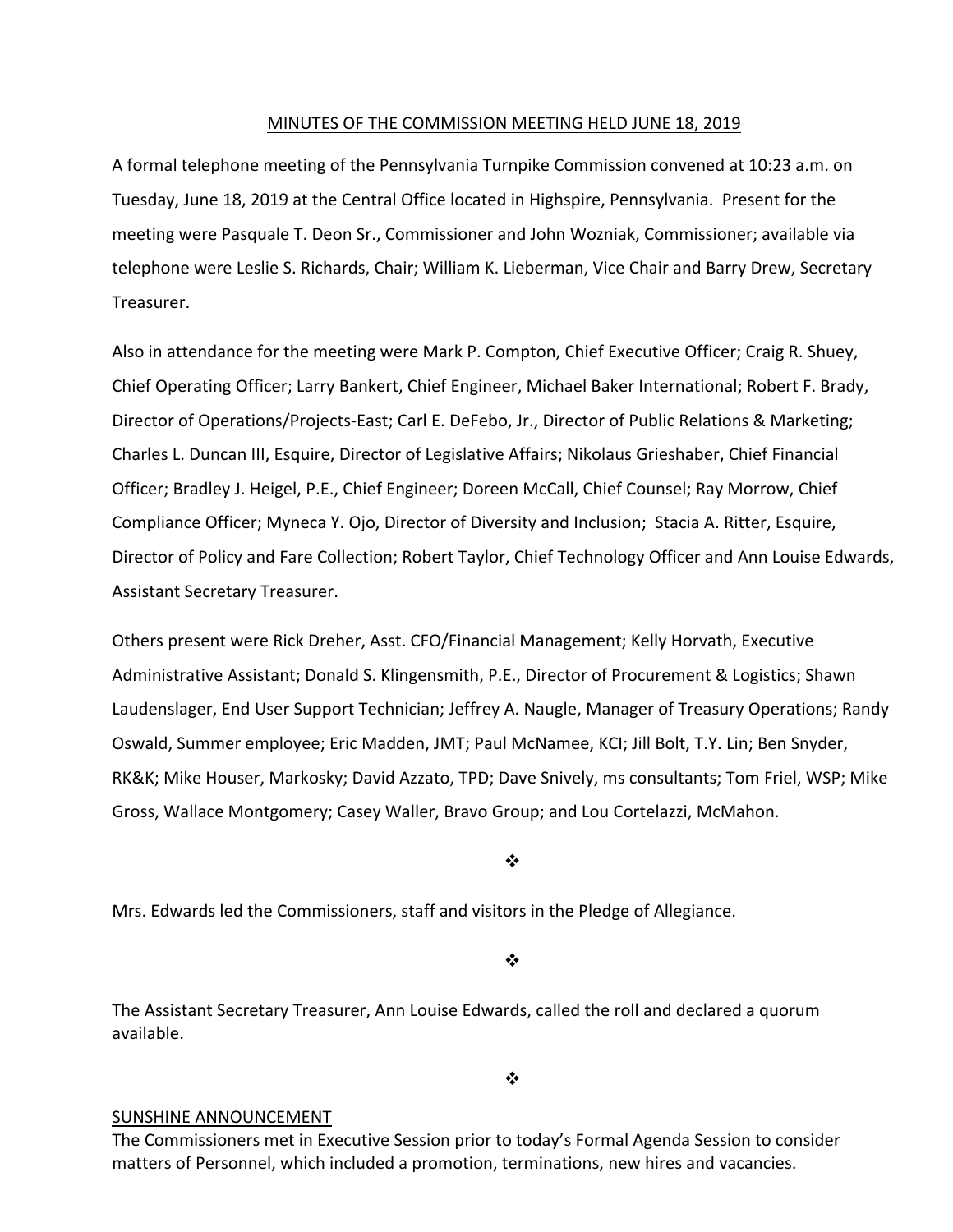The Commissioners also engaged in non‐deliberative, informational discussions regarding various actions and matters, which have been approved at previous public meetings.

 $\cdot$ 

## PUBLIC COMMENT

Mrs. Edwards: The public is welcome to address the Commission regarding items listed on the Agenda or other items not listed on the Agenda that are within the Commission's authority or control. In order to conduct an orderly and effective meeting, all persons wishing to address the Commission should have signed in a requested time to speak. If you have not done so, you are invited to do so at this time.

There were no requests to address the Commission.

 $\frac{1}{2}$ 

## MINUTES OF THE MEETING

Motion‐That the Minutes of the meeting held June 4, 2019 be approved and filed as submitted‐was made by Commissioner Wozniak, seconded by Commissioner Deon, and passed unanimously.

## COMMUNICATIONS

Motion‐That the Commission approves the memos received from the Chief Counsel and the Director of Procurement & Logistics‐was made by Commissioner Wozniak, seconded by Commissioner Deon, and passed unanimously.

# $\bullet^{\bullet}_{\bullet} \bullet$

## PERSONNEL

Motion‐That the Commission approves the Personnel as submitted‐was made by Commissioner Wozniak, seconded by Commissioner Deon, and passed unanimously.

## UNFINISHED BUSINESS

No Unfinished Business to consider.

 $\cdot$ 

 $\bullet^{\bullet}_{\mathbf{a}^{\bullet}}$ 

## NEW BUSINESS

## POLICIES

Motion‐That the Commission adopts a new Policy, Revisions to Policies, and Rescind a Policy for the items listed in memos "a" through "d":

- a. Revisions to Policy 8.01, Acceptable Use of Commission Technology Resources, to reflect operational and procedural changes;
- b. Revisions to Policy 8.05, Licensed Software Use, to clarify and update the policy;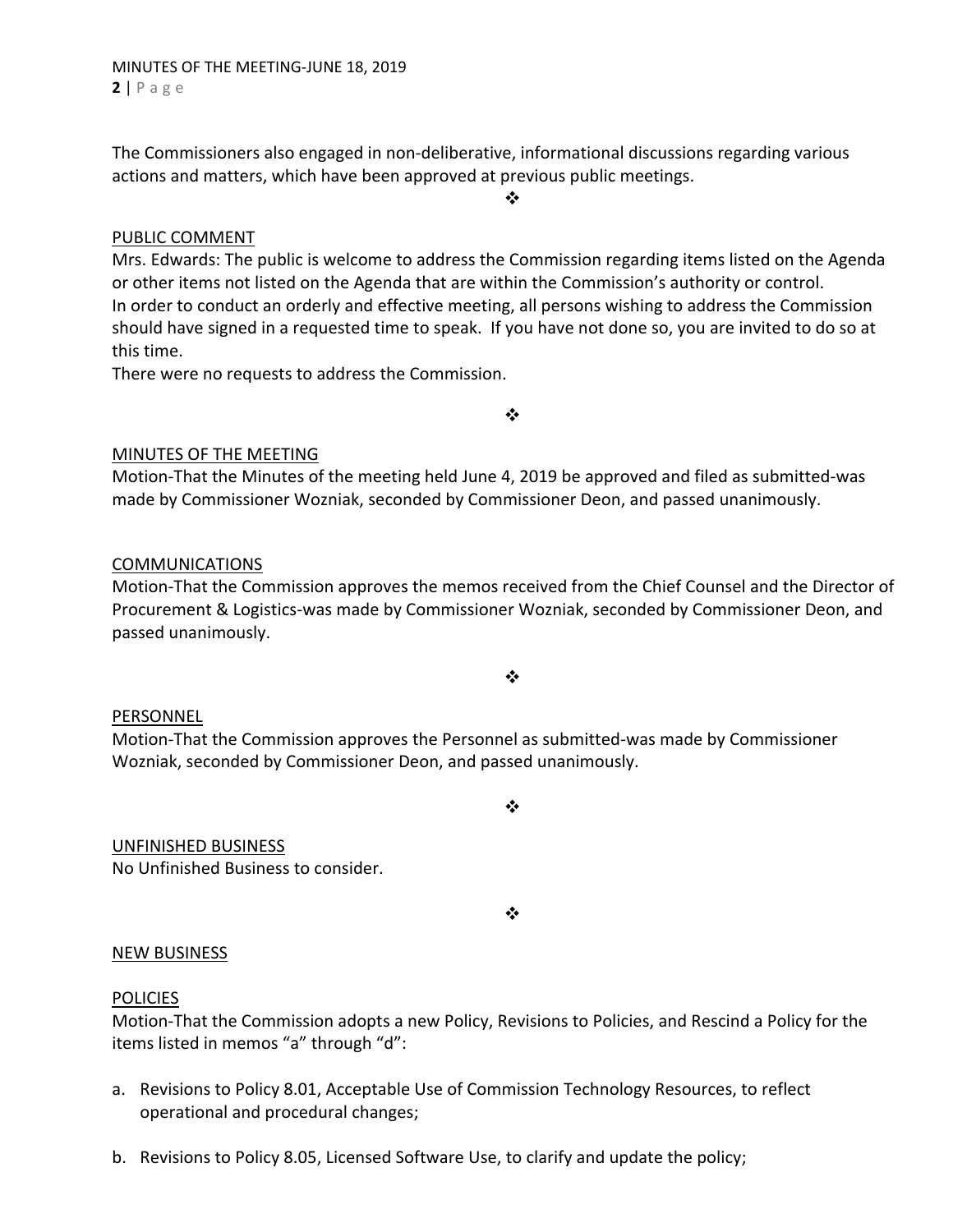- c. Rescind Policy 8.08, Voicemail Policy, and replace it with Information Technology's Standard, Managing Availability Status;
- d. New Policy 8.12, IT Security and Risk Management, to set IT standards and procedures to help PTC authorized users protect IT assets, and to reduce risk of damage and cost of breach or misuse of those assets.

‐was made by Commissioner Wozniak, seconded by Commissioner Deon, and approved unanimously.

## $\frac{1}{2}$

## AGREEMENTS

Motion‐That the Commission approves the negotiation and execution of the Agreements for the items listed in memos "a" through "d":

- a. Settlement Agreement and Release with Theresa LaSalle, and authorize payment of the settled amount of the Workers' Compensation claim;
- b. Settlement Agreement and Release with Alice Loiseau, and authorize payment of the settled amount of the Workers' Compensation claim;
- c. Agreement with AAA Northampton County, Inc., for E‐ZPass Go Paks distribution;
- d. Interagency Agreement between the Commission, the Pennsylvania Department of Transportation and the Pennsylvania State Police for the administration of the automated speed enforcement program in active work zones.

‐was made by Commissioner Wozniak, seconded by Commissioner Deon, and passed unanimously.

❖

## RIGHT‐OF‐WAY REQUEST

Motion-That the Commission approves the Right-of-Way Requests for the items listed in memos "a" through "m":

a. Settlement of Right-of-Way #17663 (Kimberly Lynn McLaughlin, a/k/a Kimberly Lynn McAfee; Douglas R. Head), a partial take parcel necessary for construction of the Southern Beltway, Rt. 22 to I‐79, by authorizing payment of \$38,900.00 representing difference between the estimate of just compensation already paid and the updated just compensation, settlement funds and Statutory 710 attorney fees to Bresnahan, Nixon & Finnegan, P.C., escrow agent; and payment of all funds is contingent upon the property owners' execution of a Settlement Agreement as approved by the Legal Department and the docket being marked settled, satisfied and discontinued;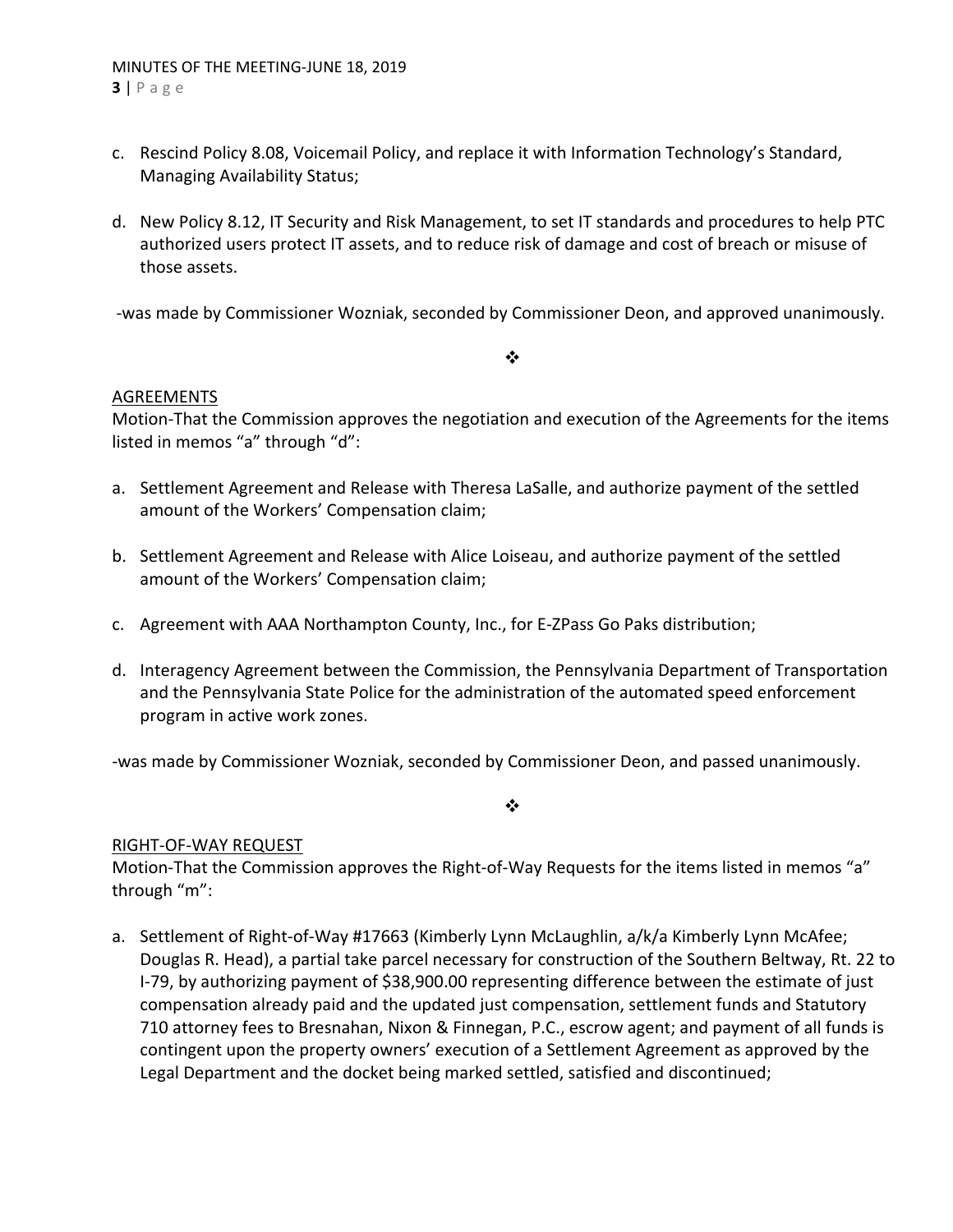## MINUTES OF THE MEETING‐JUNE 18, 2019

**4** | Page

- b. Acquisition of Right‐of‐Way #14S406 (Joseph Ioli, Inc.), a total take parcel necessary for construction of the Mon/Fayette Expressway, Rt. 51 to I‐376, by authorizing payment of \$70,925.59 representing fair market value, pro‐rated taxes and recording fees to Universal Settlement Services of PA, LLC, escrow agent; authorize the appropriate Commission officials to execute the Agreement of Sale and other documents that may be required for closing; authorize the payment of additional statutory damages as calculated by the Right‐of‐Way Administrator and approved by the Chief Counsel; and payment of fair market value to the property owner is contingent upon the delivery of a deed as prepared by the Legal Department;
- c. Acquisition of Right‐of‐Way #14S228 (Joseph Ioli, Inc.), a total take parcel necessary for construction of the Mon/Fayette Expressway, Rt. 51 to I‐376, by authorizing payment of \$75,826.85 representing fair market value, pro‐rated taxes and recording fees to Universal Settlement Services of PA, LLC, escrow agent; authorize the appropriate Commission officials to execute the Agreement of Sale and other documents that may be required for closing; authorize the payment of additional statutory damages as calculated by the Right‐of‐Way Administrator and approved by the Chief Counsel; and payment of fair market value to the property owner is contingent upon the delivery of a deed as prepared by the Legal Department;
- d. Acquisition of Right‐of‐Way #6547‐A (Shirley R. Wellington), a partial take parcel necessary for the total reconstruction from MP A38.00 to MP A44.00 by authorizing payment of \$71,047.78 representing fair market value, pro-rated taxes and recording fees to Closure Settlement, LLC, escrow agent; authorize the appropriate Commission officials to execute the Agreement of Sale and other documents that may be required for closing; authorize the payment of additional statutory damages as calculated by the Right‐of‐Way Administrator and approved by the Chief Counsel; and payment of damages to the property owner is contingent upon her delivery of a deed as prepared by the Legal Department;
- e. Acquisition of Right‐of‐Way #6008‐B (Vernon N. & Doris J. Weaver), a partial take parcel necessary for the total reconstruction project from MP 302.00 to MP 308.00 by authorizing payment of \$155,299.02 representing fair market value, pro‐rated taxes and recording fees to Closure Settlement LLC, escrow agent; authorize the appropriate Commission officials to execute the Agreement of Sale and other documents that may be required for closing; authorize the payment of additional statutory damages as calculated by the Right‐of‐Way Administrator and approved by the Chief Counsel; and payment of fair market value to the property owners is contingent upon the delivery of a deed as prepared by the Legal Department;
- f. Acquisition of Right‐of‐Way #14S287 (Robert W. Wilson), a total take parcel necessary for construction of the Mon/Fayette Expressway, Rt. 51 to I‐376, by authorizing payment of \$2,500.00 representing statutory search costs to Robert W. Wilson; authorize the appropriate Commission officials to execute all required documents; and authorize the payment of additional statutory damages as calculated by the Right‐of‐Way Administrator and approved by the Chief Counsel;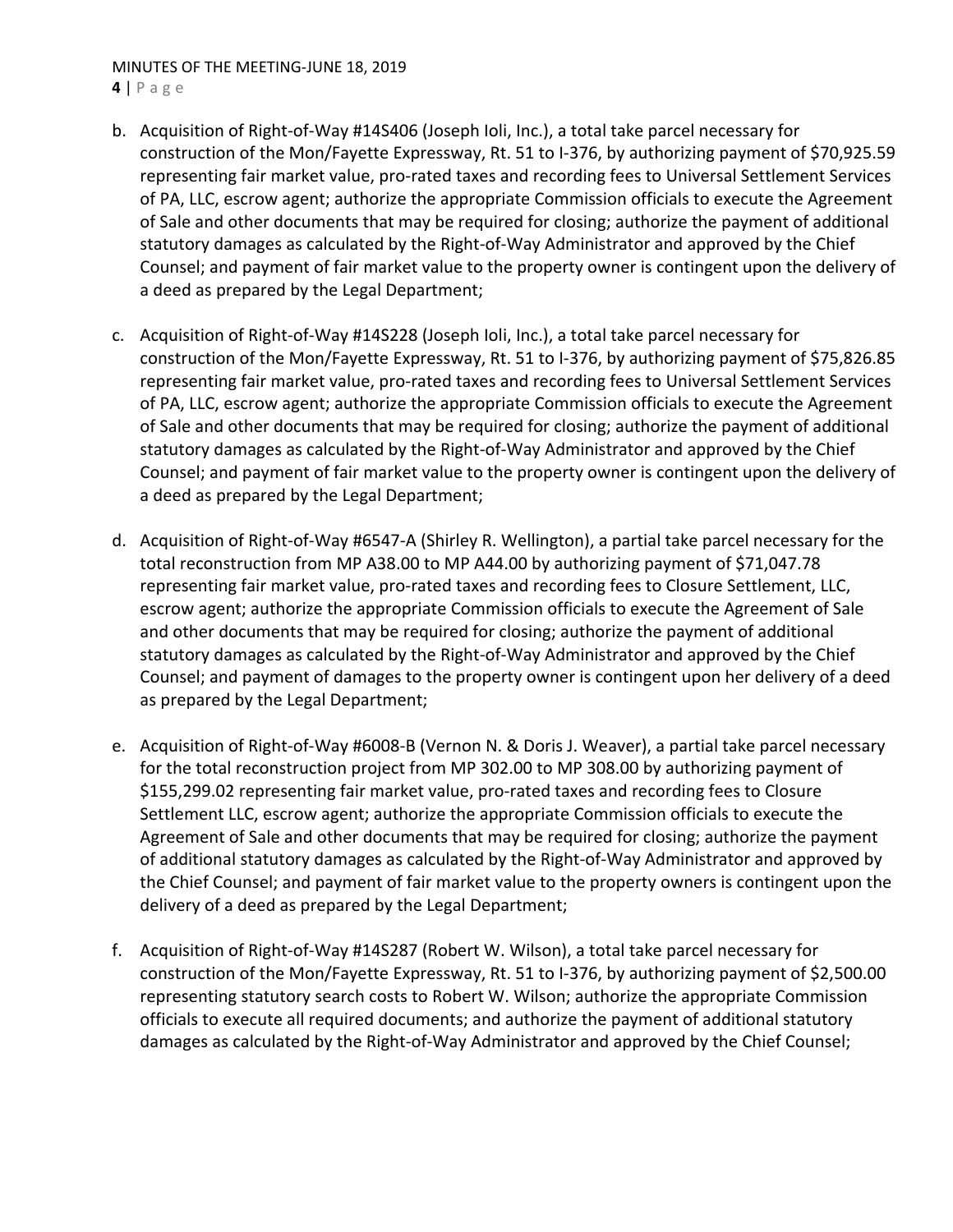## MINUTES OF THE MEETING‐JUNE 18, 2019

**5** | Page

- g. Acquisition of Right‐of‐Way #14008‐A1‐A (Marshall‐North Boundary Properties, LLC), a partial take parcel necessary for the total reconstruction project from MP 28.00 to MP 31.00 by authorizing payment of \$6,064.50 representing fair market value and pro‐rated taxes to Marshall‐North Boundary Properties, LLC; authorize the appropriate Commission officials to execute the Agreement of Sale and other documents that may be required for closing; authorize the payment of additional statutory damages as calculated by the Right‐of‐Way Administrator and approved by the Chief Counsel; and payment of fair market value to the property owner is contingent upon the delivery of a deed as prepared by the Legal Department;
- h. Adopt the proposed Property Acquisition Resolution for Right-of-Way #14S257 (Joseph Pearson), a total take parcel necessary for construction of the Mon/Fayette Expressway, Rt. 51 to I‐376, by authorizing payment of estimated just compensation of \$1,000.00 to counsel named at a later date; and authorize payment of additional statutory damages as calculated by the Right‐of‐Way Administrator and approved by the Chief Counsel;
- i. Adopt the proposed Property Acquisition Resolution for Right‐of‐Way #14S261 (Paul R. & Cynthia J. Drusbasky), a total take parcel necessary for construction of the Mon/Fayette Expressway, Rt. 51 to I‐376, by authorizing payment of estimated just compensation of \$16,000.00 to counsel named at a later date; and authorize payment of additional statutory damages as calculated by the Right‐of‐ Way Administrator and approved by the Chief Counsel;
- j. Acquisition of Right‐of‐Way #6005‐A (Merle W. Stoltzfus; David J. Stoltzfus), a partial take parcel necessary for the total reconstruction project from MP 302.00 to MP 308.00 by authorizing payment of \$2,230.00 representing fair market value and pro-rated taxes to Merle W. Stoltzfus and David J. Stoltzfus; authorize the appropriate Commission officials to execute the Agreement of Sale and other documents that may be required for closing; authorize the payment of additional statutory damages as calculated by the Right‐of‐Way Administrator and approved by the Chief Counsel; and payment of fair market value to the property owners is contingent upon the delivery of a deed as prepared by the Legal Department;
- k. Acquisition of Right‐of‐Way #14S270 (David L. & Jill L. Lykins), a total take parcel necessary for construction of the Mon/Fayette Expressway, Rt. 51 to I‐376, by authorizing payment of \$214,195.61 representing fair market value, pro‐rated taxes, recording fees, replacement housing supplement and closing costs to Closure Settlement LLC, escrow agent; authorize the appropriate Commission officials to execute the Agreement of Sale and other documents that may be required for closing; authorize the payment of additional statutory damages as calculated by the Right‐of‐ Way Administrator and approved by the Chief Counsel; and payment of fair market value to the property owners is contingent upon the delivery of a deed as prepared by the Legal Department;
- l. Acquisition of Right‐of‐Way #14S352‐1 (Andrew V. & Rose Borriello; Timothy Debeneadto), a total take parcel necessary for construction of the Mon/Fayette Expressway, Rt. 51 to I‐376, by authorizing payment of \$8,082.00 representing rent supplement and moving costs to Timothy Debeneadto; and authorize payment of additional statutory damages as calculated by the Right‐of‐ Way Administrator and approved by the Chief Counsel;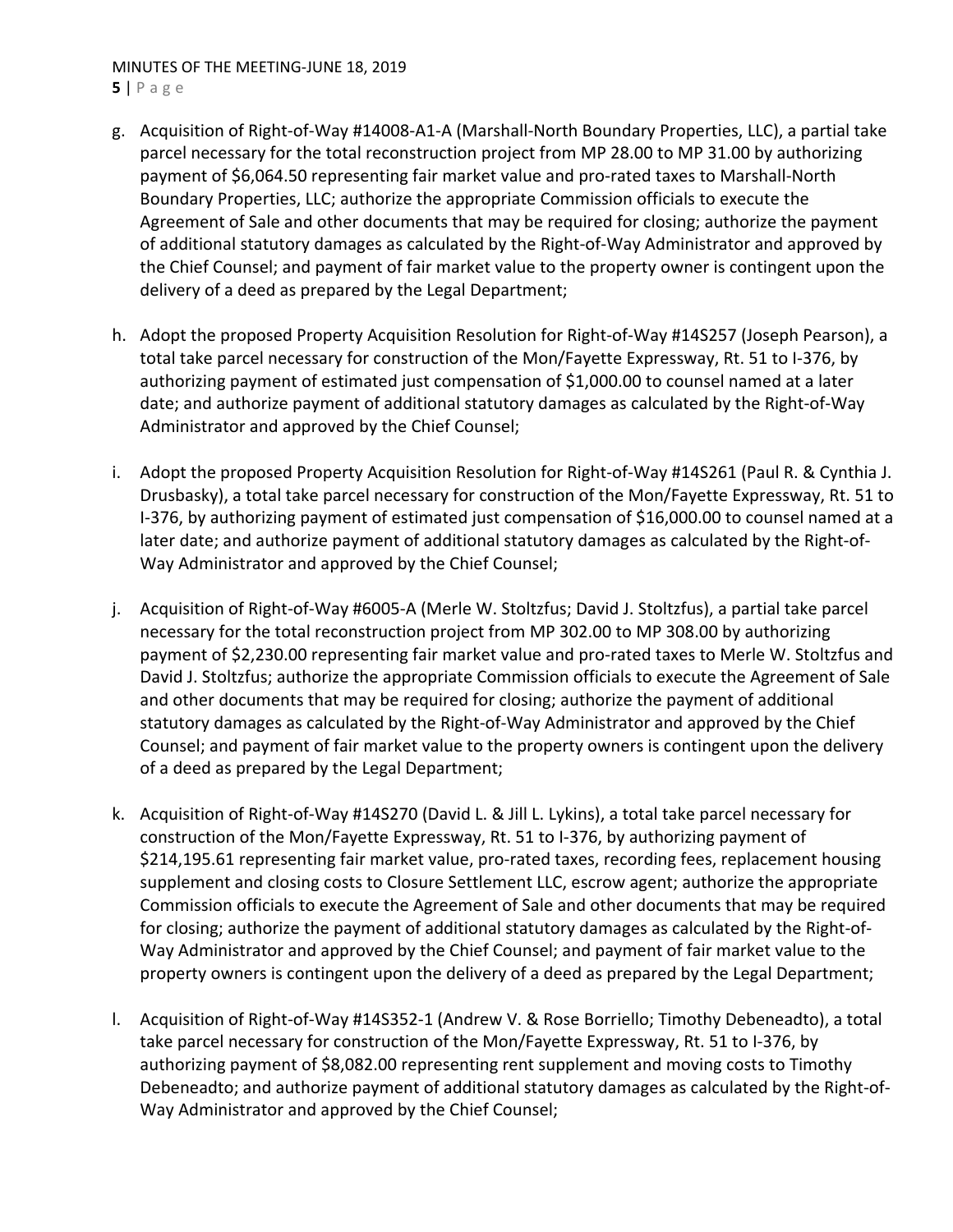## MINUTES OF THE MEETING‐JUNE 18, 2019 **6** | Page

m. Accept a donation of coal interest in the McDonald Mine, located on Section 55A2 of the Southern Beltway project from David and Andrea Aloe; acquisition of the interests in various coal seams is necessary for construction of the Southern Beltway; authorize the appropriate Commission officials to execute the documents required to effectuate the donation of the support estate, including the authorization for the Chief Financial Officer to execute the necessary tax forms; and final acceptance of the support estate is contingent upon the Legal Department's review and approval of the necessary quit claim deed.

‐was made by Commissioner Wozniak, seconded by Commissioner Deon, and passed unanimously.

 $\bullet^{\bullet}_{\bullet} \bullet$ 

## FINAL PAYMENT

Motion‐That the Commission approves Final Payment for Contract #T‐355.00P002‐3‐03 for the replacement of Bridge DB‐237 at MP 353.96 with Allan Myers, L.P., in the amount of \$16,628.56, for a final contract value of \$6,712,168.88 -was made by Commissioner Wozniak, seconded by Commissioner Deon, and passed unanimously.

 $\cdot$ 

## PURCHASE ORDERS

Motion‐That the Commission approves an Award of a Bid, a Change Order and Issue Purchase Orders for the items listed in memos "a" through "c":

a. Calcium Chloride, exercising the option to renew the agreements for an additional year (July 1, 2019 – June 30, 2020):

| Chemung Supply Corp.                 | \$7,000.00   | District 2       |
|--------------------------------------|--------------|------------------|
| Main Pool & Chemical Co., Inc.       | 0.00         | District 5       |
| Calcium Chloride Sales               | 50,000.00    | District 1, 2    |
| <b>Innovative Municipal Products</b> | 50,000.00    | District 3, 4, 5 |
| <b>TOTAL RENEWAL:</b>                | \$107,000.00 |                  |
|                                      |              |                  |

- b. Change Order for Environmental Systems Research Institute (ESRI) GIS software maintenance and support, for an additional \$86,000.00 for the Enterprise Advantage program;
- c. Sludge and residual wastewater removal contract (June 1, 2019 June 30, 2021), to the lowest responsive and responsible bidder, ACV Enviro APV; at a total award of \$800,000.00.

‐was made by Commissioner Wozniak, seconded by Commissioner Deon, and passed unanimously.

❖

## AWARD OF CONTRACTS

Motion-That the Commission approves the Award of Contracts for the items listed in memos "a" through "c":

a. Contract #T‐149.50T002‐3‐04 for substructure removal of Bridge B‐518 and Earlston Road construction at MP 154.42, to the lowest responsive and responsible bidder, New Enterprise Stone & Lime Co., Inc.; at a not‐to‐exceed amount of \$3,360,929.18 and a contingency of \$150,000.00;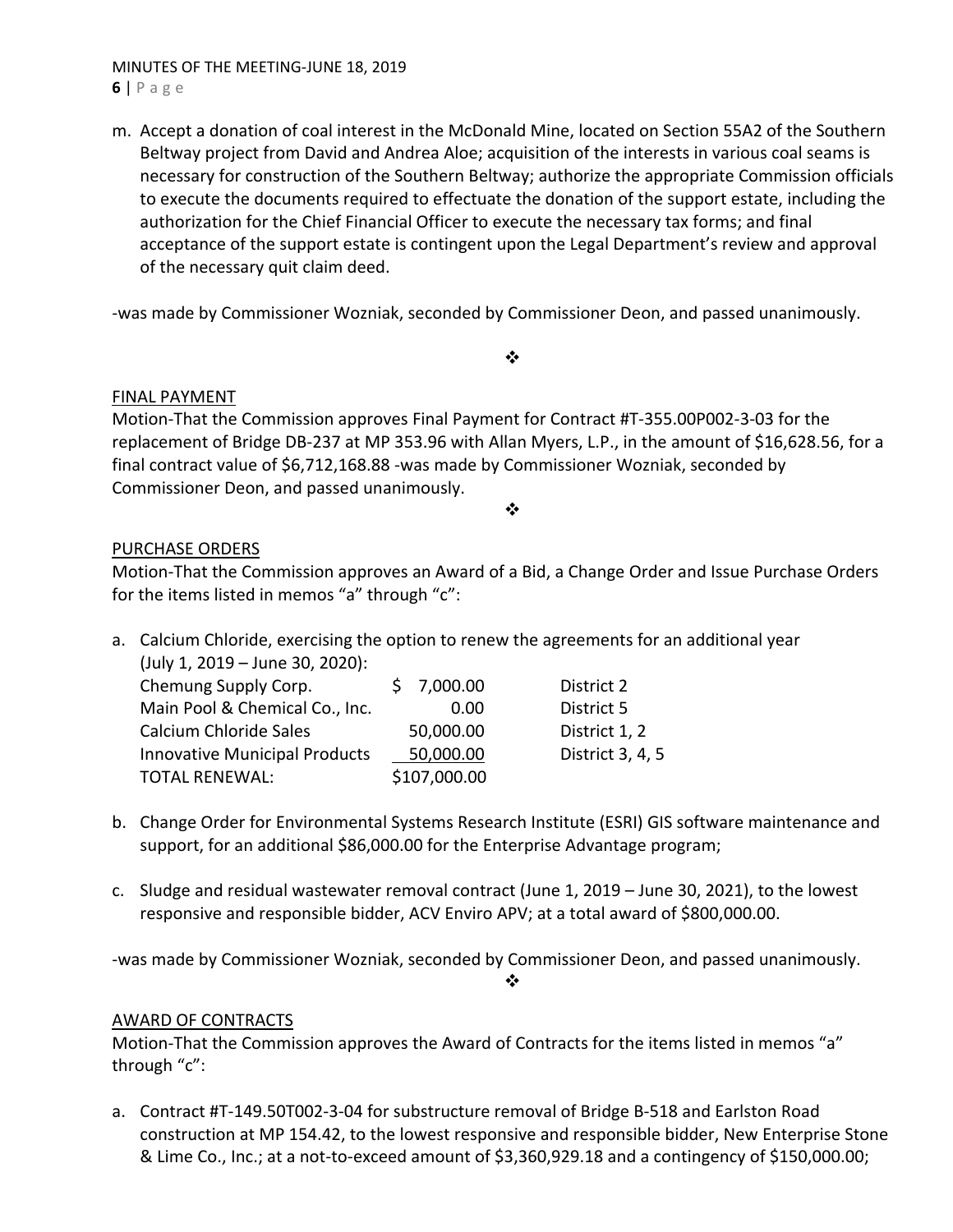## MINUTES OF THE MEETING‐JUNE 18, 2019 **7** | Page

- b. Contract #A‐020.00M001‐3‐02 for installation of pre‐entry Intelligent Transportation Systems between MP A30.13 and MP A130.64, to the lowest responsive and responsible bidder, Bruce & Merrilees Electric Co.; at a not-to-exceed amount of \$1,417,748.91 and a contingency of \$50,000.00;
- c. Contract #A‐130.23S001‐3‐02 for the replacement of Bridge NB‐751 at MP A130.23, to the lowest responsive and responsible bidder, Susquehanna Valley Construction Corporation; at a not‐to‐ exceed amount of \$15,670,000.00 and a contingency of \$700,000.00.

‐was made by Commissioner Wozniak, seconded by Commissioner Deon, and passed unanimously.

### $\cdot$

## BOND RESOLUTIONS

- a. Motion‐That the Commission adopts the Resolution that repeals and replaces the previously adopted Resolution of the Commission on May 20, 2019, which authorized the issuance of the Pennsylvania Turnpike Commission's variable and/or fixed rate Turnpike Subordinate Revenue Bonds. Authorize the approval of the issuance of the Pennsylvania Turnpike Commission's Turnpike Subordinate Revenue Bonds in an aggregate principal amount not to exceed \$800,000,000 (based on par amount) in one or more series or sub-series, taxable or tax-exempt, to: (1) finance or refinance the costs of (a) making lease, grant or other payments to the Pennsylvania Department of Transportation in accordance with Act 44 and Act 89, (b) refunding all or a portion of any bond anticipation notes other short-term indebtedness or subordinate indenture bonds previously issued by the Pennsylvania Turnpike Commission for the foregoing purposes, (c) reimbursing the Pennsylvania Turnpike Commission for payments previously made to the Pennsylvania Department of Transportation in accordance with Act 44 and Act 89, (d) any debt service reserve or similar funds, credit facility costs or capitalized interest to such bonds, (e) issuance of such bonds; and (2) providing for (a) the appointment of disclosure counsel (McNees Wallace & Nurick) and (b) providing for the appointment of the financial advisor (PFM); authorizing the taking of further action; repealing inconsistent resolutions; and declaring that this resolution shall be liberally construed‐was made by Commissioner Wozniak, seconded by Commissioner Deon, and passed unanimously.
- b. Motion-That the Commission authorizes the appointment of bond counsel (Stradley Ronon Stevens & Young, LLP) in connection with the issuance of the Pennsylvania Turnpike Commission's Turnpike Subordinate Revenue Bonds approved by a resolution adopted on June 18, 2019‐was made by Commissioner Wozniak, seconded by Commissioner Deon; Commissioner Liberman voted "No". The motion passed with all other members in the affirmative.